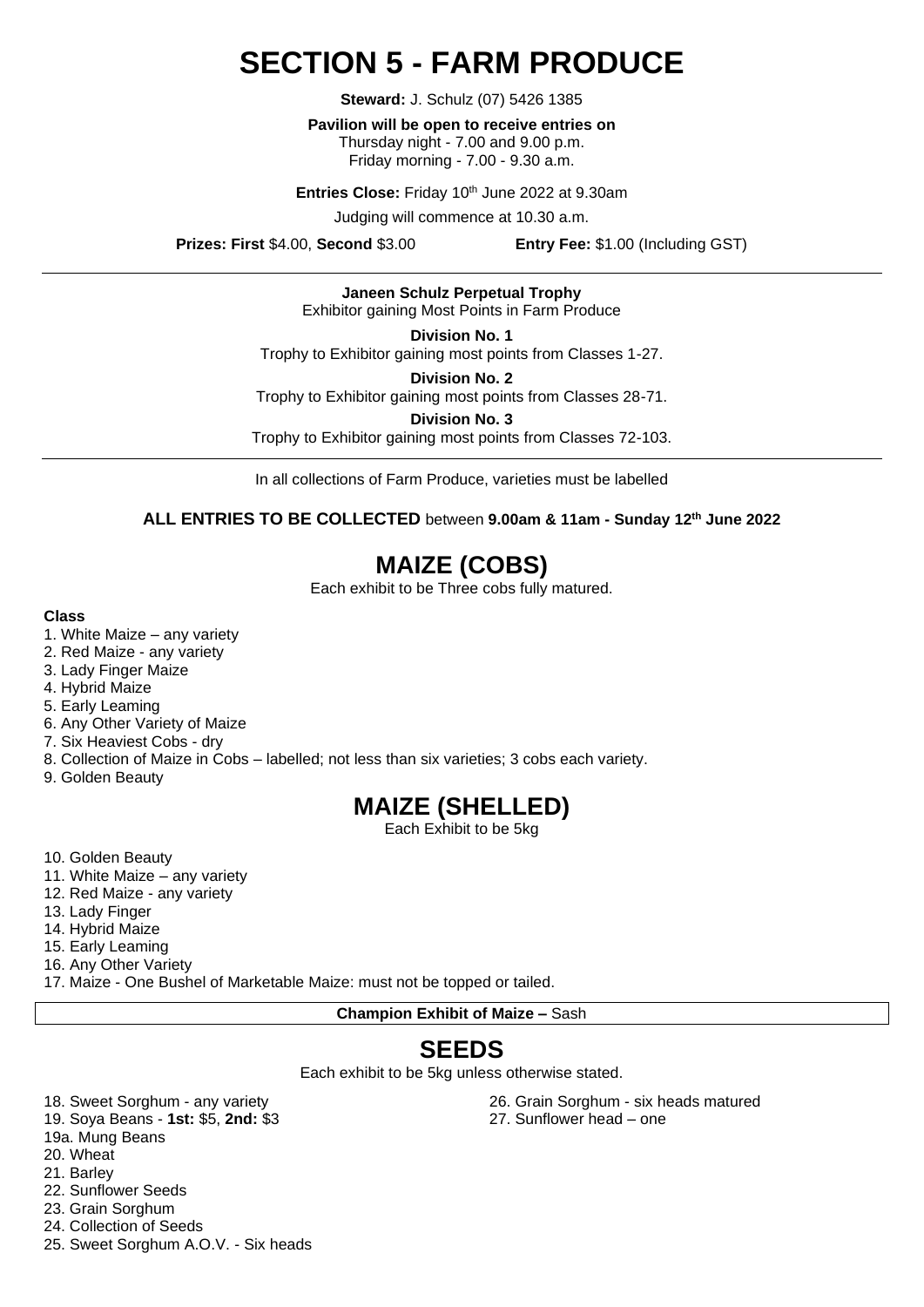### **HAY**

28. Hay - Lucerne Green 1 Bale. 29. Hay - Lucerne Shedded 1 Bale.

30. Hay - A.O.V.

### **Champion Bale of Hay** - Sash

# **CHAFF**

Each exhibit to be in new clean bag, ready & suitable for marketing

31. Bag of Lucerne Chaff Green

32. Lucerne Chaff - Shedded

33. Bag Chaff - A.O.V.

**Champion Bag of Chaff - Sash** 

### **POTATOES**

Trophy sponsored by **Landmark** for Exhibitor who gains the most points for Table Potatoes.

34. Kenbec

35. Extons

36. Pontiac

37. Sebago

38. Sequoi

39. No.1 Small - suitable for market

40. 3 Heaviest Potatoes (English) - free from second growth

41. Best 3 English Potatoes, suitable for export. Unwashed

42. Best 3 of New Season Washed Potatoes - any variety.

43. Collection of English Potatoes - not less than 2 Potatoes of each variety

**Champion Exhibit of Potatoes** – Sash

## **PUMPKINS**

Each exhibit to be two Pumpkins unless otherwise stated.

- 44. Beaudesert Type Pumpkin Judged for appearance.
- 45. Beaudesert Type Pumpkin one to be cut.
- 46. Gramma Pumpkin pear shape
- 47. Gramma Pumpkin round
- 48. Bugle Pumpkin yellow
- 49. Bugle Pumpkin spotted
- 50. Butternut Pumpkin
- 51. Triamble
- 52. Pawpaw Pumpkin
- 53. Crown Pumpkin
- 54. Kent Specials
- 55. Jarrahdale Pumpkin
- 56. Baby Blue Pumpkin
- 57. Silver Nugget Pumpkin
- 58. Any other variety Pumpkin
- 59. Heaviest Table Pumpkin sound
- 60. Collection of Pumpkins
- 61. Three Shipping Pumpkins suitable for Sydney markets.
- 62. Best 3 Genuine Beaudesert Blue Pumpkins
- 63. Best 3 of Jarrahdale Pumpkins
- 64. Best 3 Jarrahdale Pumpkins

### **CHAMPION PUMPKIN OF SHOW –** Sash

- 65. 3 Jam Pie Melons
- 66. 3 Japanese Pie Melons
- 67. Heaviest Pie Melon sound
- 68. Collection of Pie Melons four varieties, one of each
- 69. 2 Cattle Pumpkins pink
- 70. 2 Cattle Pumpkins grey
- 71. Heaviest Cattle Pumpkin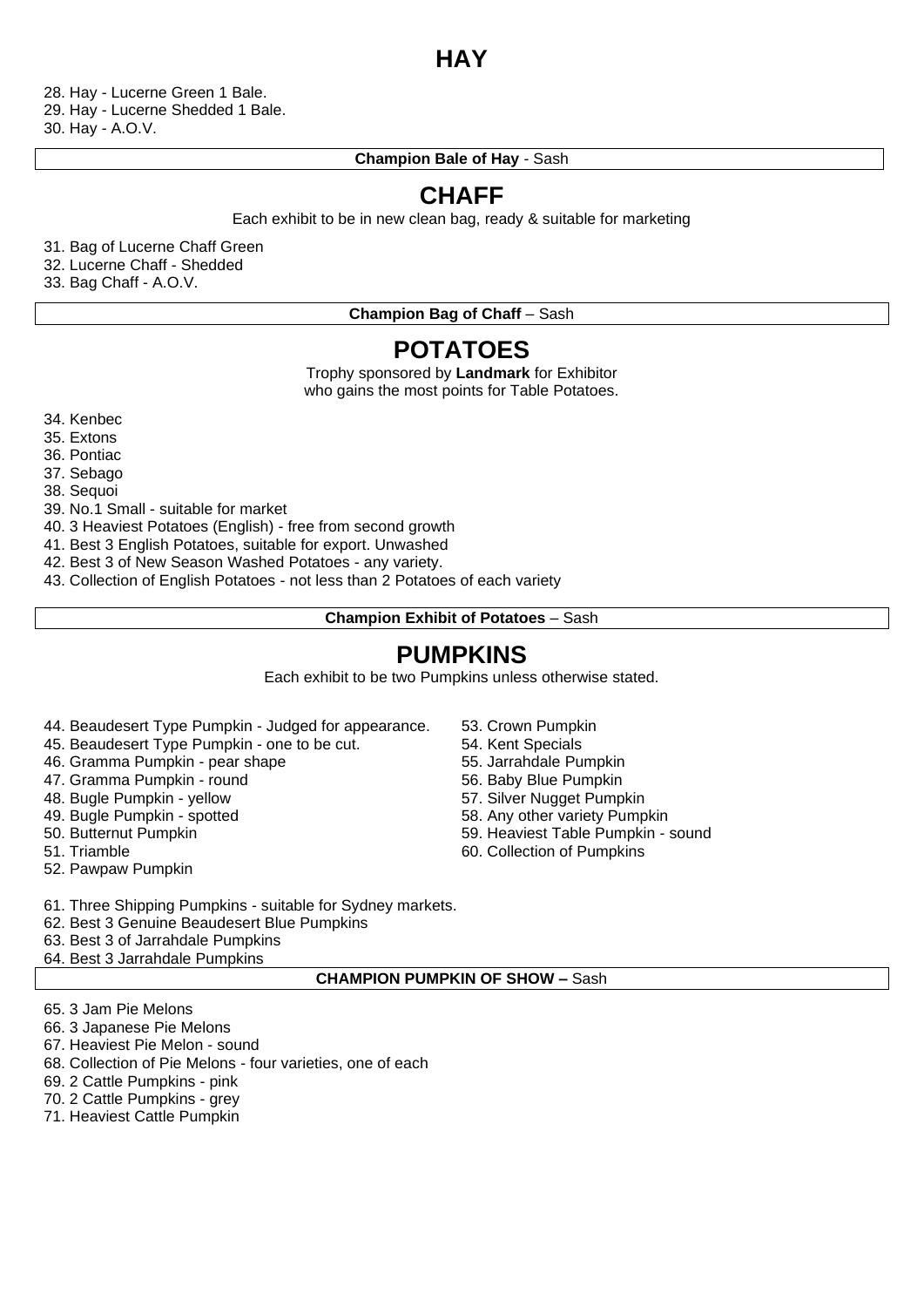# **ONIONS**

Locally Grown

- 72. White 2kg
- 73. Brown 2kg
- 74. White Pickles 2kg
- 75. Brown Pickles 2kg
- 76. Best New Season Bulb Grown White Onions 2kg
- 77. Best New Season Bulb Grown Brown Onions 2kg
- 78. Garlic 2kg

# **SWEET POTATOES**

Each exhibit to be 2kg

79. Sweet Potatoes - table white 80. Sweet Potatoes - table red 81. Sweet Potatoes - table golden 82. 3 Heaviest Sweet Potatoes 83. Collection of Sweet Potatoes - not less than four varieties 84. Mangels - 3 Red 84a. Mangels - 3 Yellow

### **GREEN FODDER**

85. Collection of One Small Bundle of Each Variety Cultivated – not less than 3. 86. Bundle of Oats 87. Bundle of Barley 88. Bundle of Rhodes Grass 88a. Sugar Cane - 3 Stalks 89. Green Corn - 3 Stalks in Cob 89a. Arrowroot 90. Bundle of Wheat 91. Bundle of Jap Millet 92. Forage Sorghum - 3 sticks 93. Grain Sorghum - 3 sticks 94. Sweet Sorghum – 3 sticks

## **DRY FODDER**

95. Bundle of Oats 96. Bundle of Barley 97. Bundle of Rhodes Grass 98. Bundle of Panicum Muticum 99. Bundle of Wheat 100. Bundle of Jap Millet 101. Grain Sorghum - 6 sticks 102. Sweet Sorghum - 6 sticks 103. 3 Stalks Corn in Cob - judged by appearance